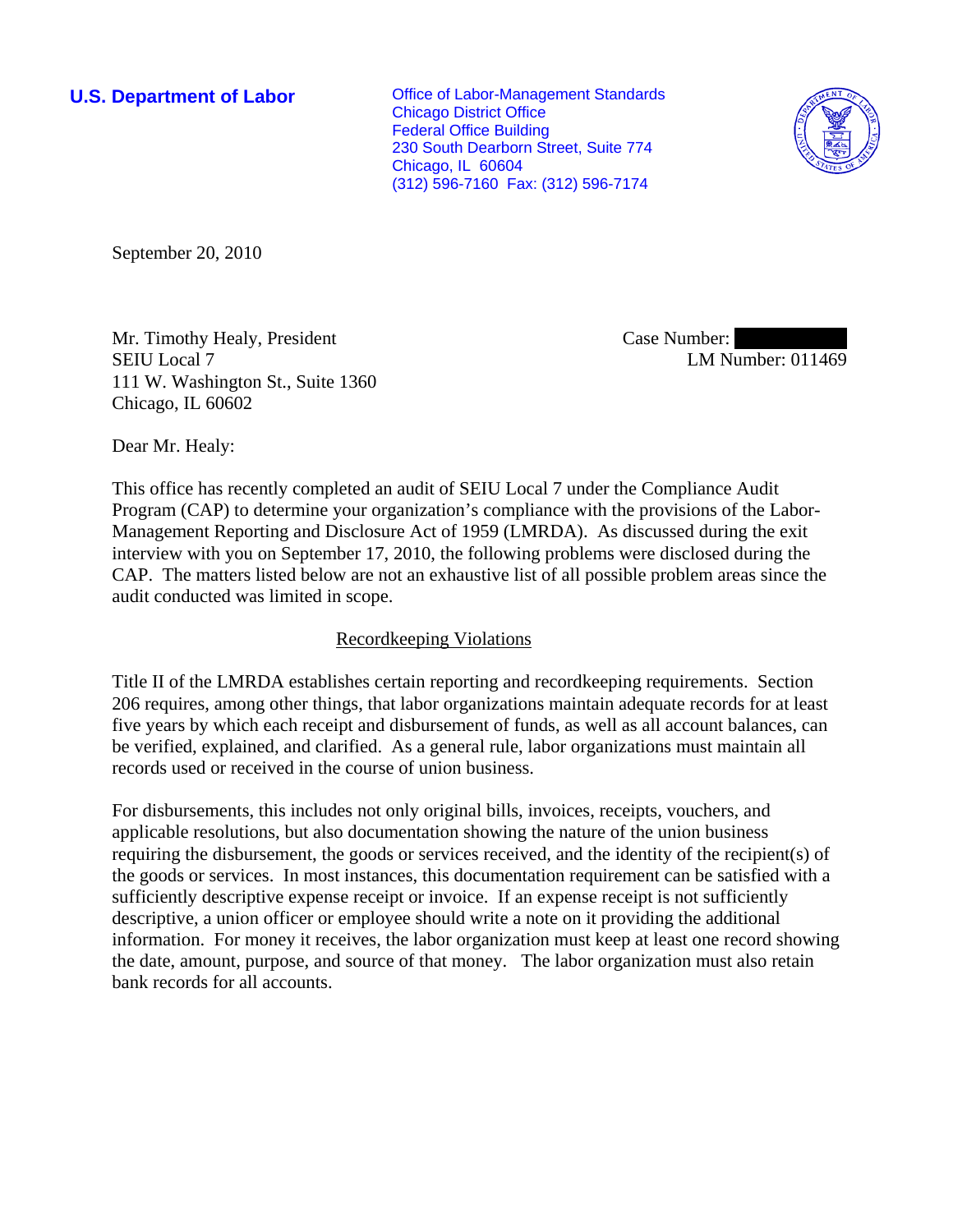Mr. Timothy Healy September 20, 2010 Page 2 of 2

The audit of Local 7's 2009 records revealed the following recordkeeping violations:

## General Union Expenses and Credit Card Expenses

Local 7 did not retain adequate documentation for general union expenses and credit card expenses incurred by union officers totaling at least \$2150.00. For example, a \$168.00 Holiday Inn charge on the union's credit card that was paid on check  $\#$  dated August 10, 2009 did not have any supporting bill or receipt. Additionally, a \$1995.00 disbursement for gift cards issued on check #||||||||||||| dated November 25, 2009 lacked supporting documentation including a list of members that may have received the cards.

As noted above, labor organizations must retain original receipts, bills, and vouchers for all disbursements. The president and treasurer (or corresponding principal officers) of your union, who are required to sign your union's LM report, are responsible for properly maintaining union records.

Based on your assurance that Local 7 will retain adequate documentation in the future, OLMS will take no further enforcement action at this time regarding the above violations.

## Other Violations

The audit disclosed the following other violation(s):

Inadequate Bonding

The audit revealed a violation of LMRDA Section 502 (Bonding), which requires that union officers and employees be bonded for no less than 10 percent of the total funds those individuals or their predecessors handled during the preceding fiscal year.

Local 7's officers and employees are currently bonded for \$145,000.00, but they must be bonded for at least \$227,480.00. Local 7 should obtain adequate bonding coverage for its officers and employees immediately. Please provide proof of bonding coverage to this office as soon as possible, but not later than October 8, 2010.

I want to extend my personal appreciation to SEIU Local 7 for the cooperation and courtesy extended during this compliance audit. I strongly recommend that you make sure this letter and the compliance assistance materials provided to you are passed on to future officers. If we can provide any additional assistance, please do not hesitate to call.

Sincerely,